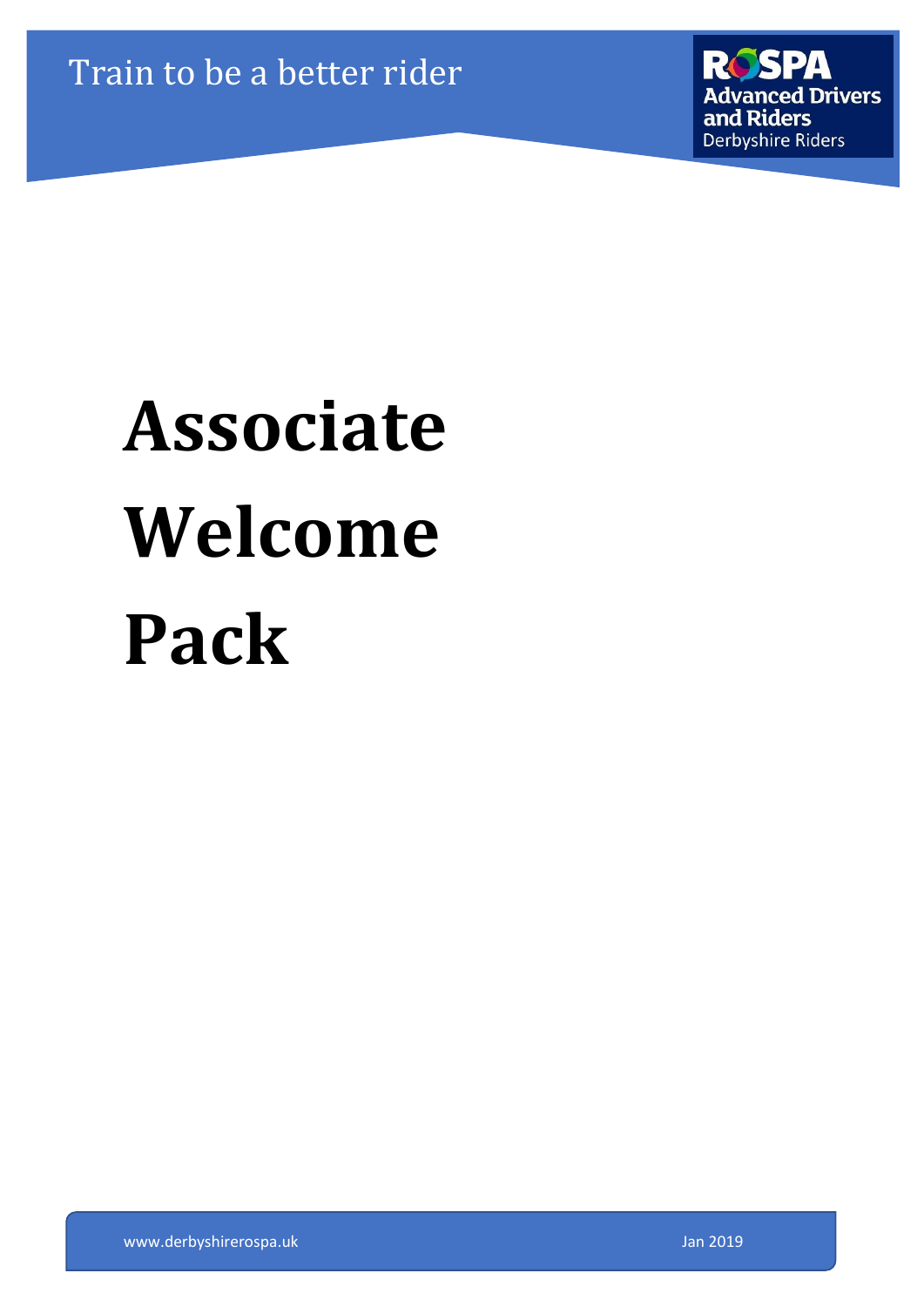**Derbyshire ROSPA -**

The 'Friendly' Advanced Motorcycle Training Group

**ROSPA Advanced Drivers**<br>and Riders Derbyshire Riders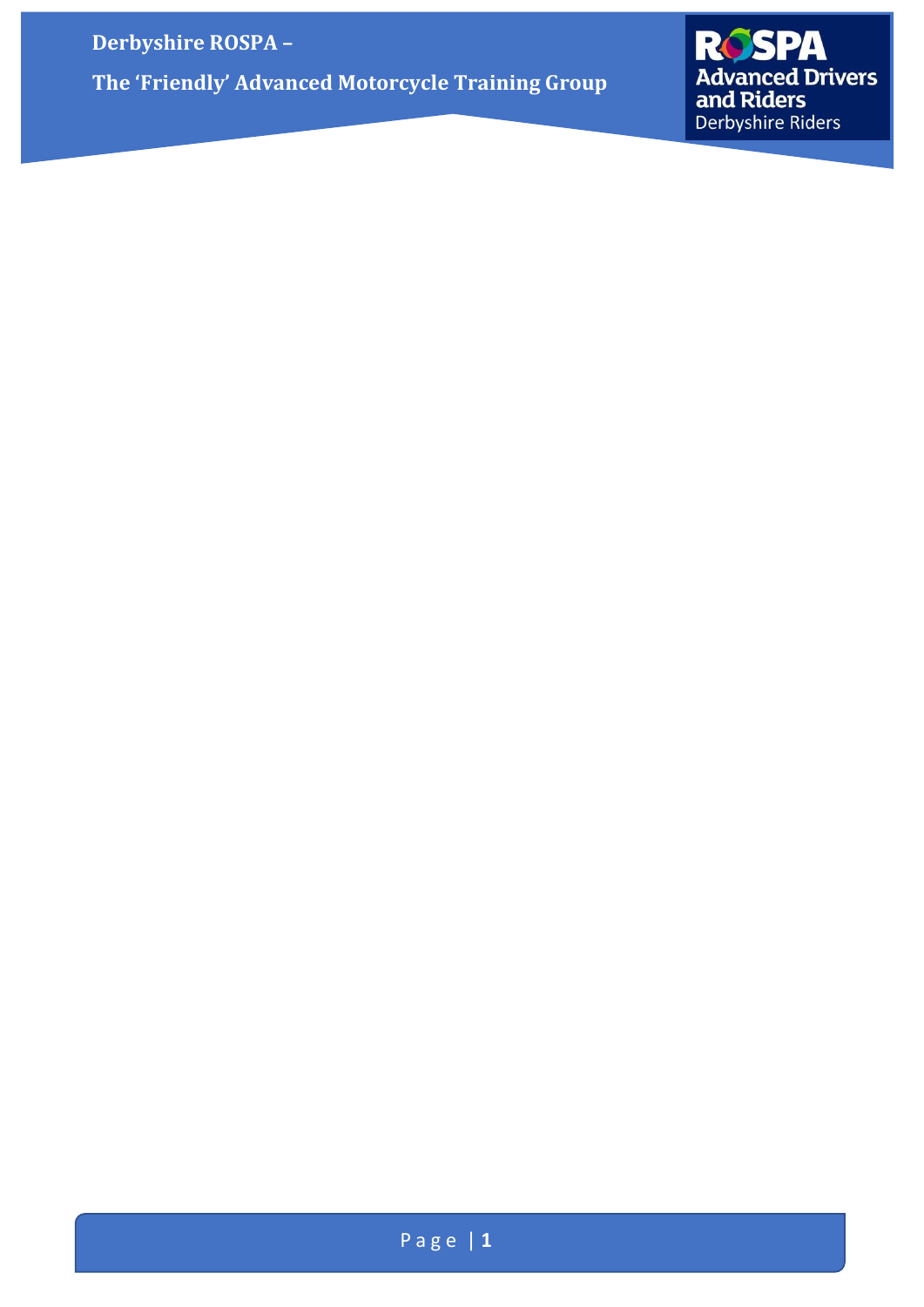

#### Welcome

A very warm welcome to our group – Derbyshire RoSPA Advanced Motorcyclists. We aim to be welcoming and inclusive, a 'Friendly' advanced riding group, focused on high quality advanced motorcycle training.

Motorcycling can be dangerous, of that there is no argument. It is possible however to alleviate many of the dangers and give yourself a fighting chance of having a long and enjoyable motorcycling career. All it takes is a little hard work and dedication on your part and some guidance from your Tutor.

The very fact that you have made the effort to join our group indicates that you have the right attitude when it comes to your own safety and that suits us just fine. We can work with you, to pass on all the skills and knowledge that we have acquired. You must remember that none of the Training Team, nor any other member of the group for that matter, is a 'Biking God. We all started just where you are and are all still learning and improving our skills and techniques. So please relax and enjoy yourself - what else is motorcycling for?

All your training is aimed at you attaining the skills and techniques required to pass the RoSPA Advanced Motorcycling Test with further opportunities for further development beyond this. Along the way, however your riding will become much more enjoyable, safer and smoother.

Ride Well - Ride Safely - and Enjoy

# Committee Members Chairman: Paul Davies Treasurer: Karen Luker Training Officer: John Tizzard Trainer Oversight: Sgt Ian Miller Membership: Gary Furnival Secretary: Steve Watt

Committee Members: Andy Vest, Keith Tebbat, Andrew Jones

| <b>Welcome and Contact Details</b>     | 2  |
|----------------------------------------|----|
| Introduction to The Group              | 3  |
| <b>Group Commitment Statement</b>      | 4  |
| <b>Training Rules &amp; Guidelines</b> | 5  |
| Your Training: First Briefing          | 7  |
| <b>Further Sessions</b>                | 9  |
| Unhappy with any Aspect                | 9  |
| The ROSPA Advanced Motorcycle Test     | 10 |
| <b>Safety Guidelines</b>               | 11 |
| Life Beyond GOLD                       | 12 |
| Appendices:                            |    |
| <b>Attendance at Group Ride-Outs</b>   | 13 |
| Group Ride outs                        | 13 |
|                                        |    |

#### P a g e | **2**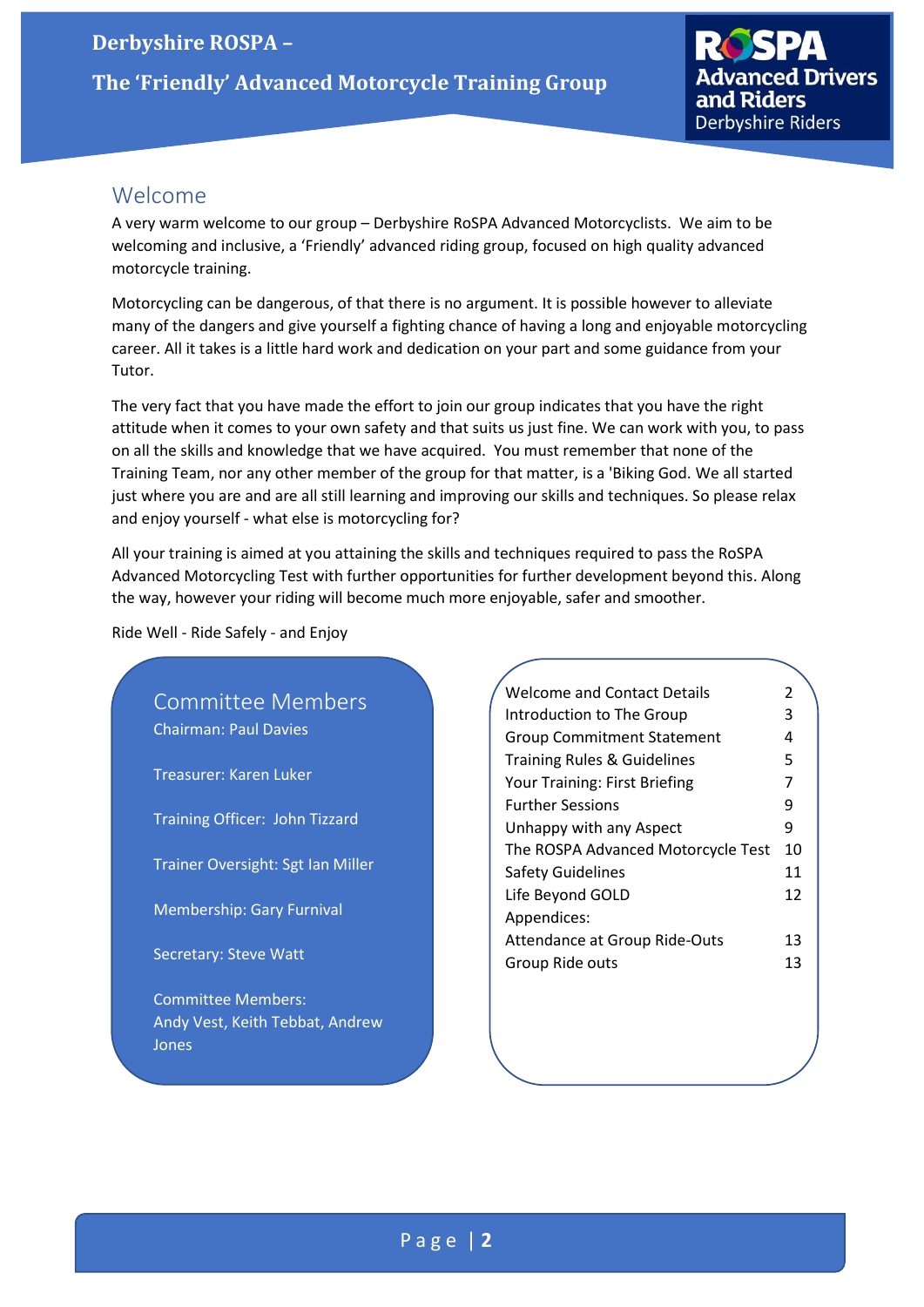# An Introduction to the Group

Derbyshire RoSPA Advanced Motorcyclists was formed in 2012 to provide advanced motorcycle training in the Derbyshire and surrounding areas and is affiliated to RoSPA. Since the Group's inception it has grown steadily and established a reputation for supplying high quality training.

The Group meets on the 3rd Tuesday of each Month. These meetings give members the opportunity to chat to other like-minded bikers. Guest speakers are often present to offer their own take on the sport of motorcycling.

As well as the monthly meetings the group also organise a series of ride-outs over the year. Group Ride-outs are open to all members and are run on the last Sunday of each month. (see Appendix ii at the end of the Welcome Pack).

The Group also organises a number of Training Courses such as Slow Riding which you are encouraged to attend. Further information is available on our group website [www.derbyshirerospa.uk](http://www.derbyshirerospa.uk/) or from our closed group Facebook page, Derbyshire ROSPA, which you will be admitted to on request on joining. These will allow you to view information about training, associate ride-outs, course dates etc.

A list of all the important Group contact details is available on the website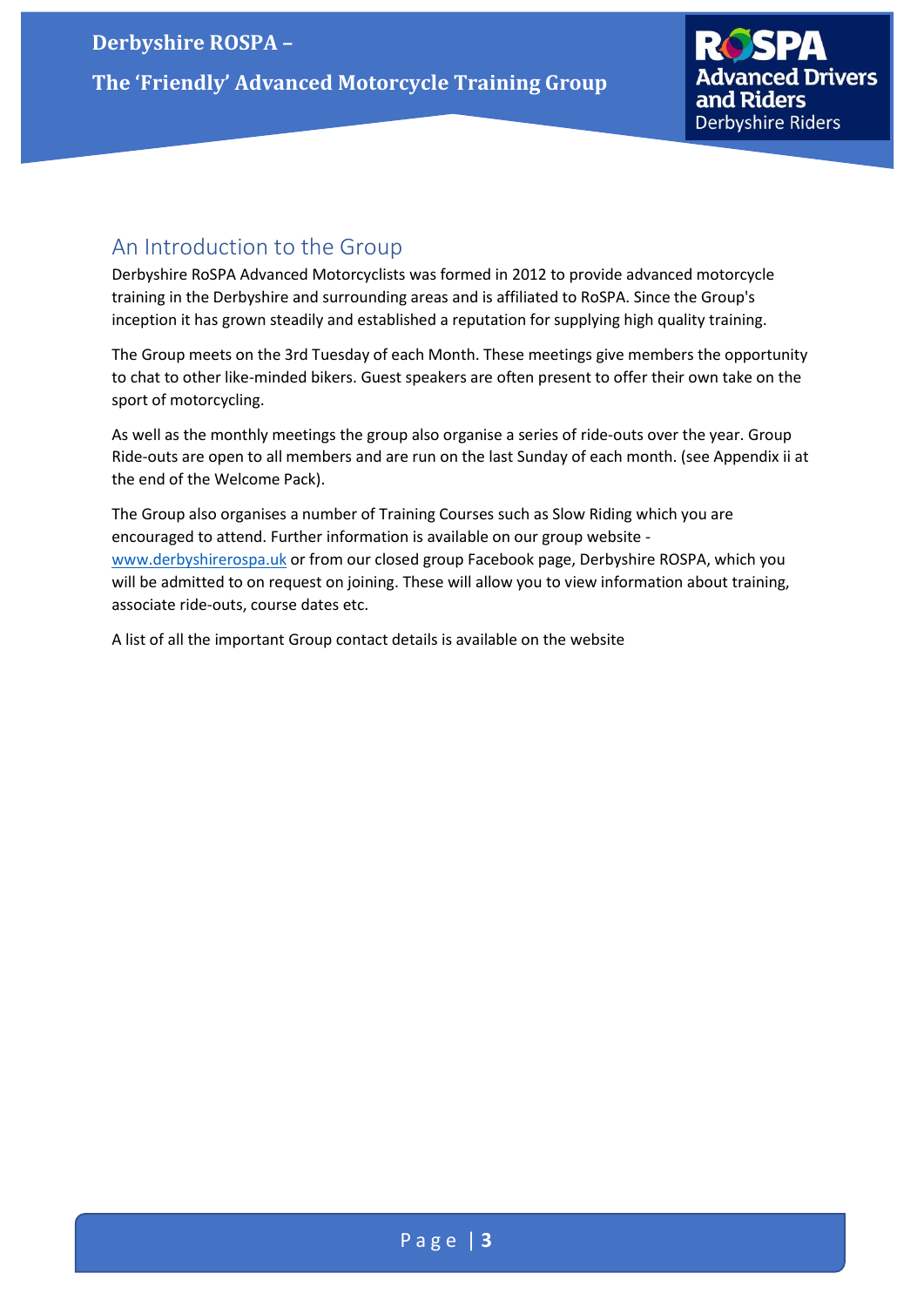

### Group Commitment Statement - You & Us

The Group Commitment to YOU:

- To give of our best to enable you to understand and gain the skills required to meet the requirements of the RoSPA Advanced Motorcycle Test.
- To allocate you a suitably qualified Tutor.
- To keep comprehensive records of your progress and treat your data with privacy.
- To ensure good communication and back up between the Group and you.
- To be flexible in our approach and to try to rectify any problems promptly.
- To offer friendly and enthusiastic advice. To give honest and straightforward assessments of your riding skills.
- To encourage you to attain, maintain and practice safe riding skills.

YOUR Commitment to the Group:

- To give and maintain the high level of commitment and dedication required to attain the skill levels required to pass the RoSPA Advanced Motorcycle Test.
- To aim to attain the riding skills required for the RoSPA Advanced Motorcycle Test
- To arrange regular training sessions with your allotted Tutor.
- To attend any training sessions promptly and on time or to inform your Tutor at any time should you be unable to fulfil your training commitment.
- To practice what you learn on each training session and undertake specific practice as suggested by your Tutor at the end of each training session.
- To study 'Roadcraft' and 'Highway Code' as directed by your Tutor.
- To give your Tutor as much notice as possible if you can't attend a training session so that they can allocate the time to another associate.
- To ensure that you do not bring the Group into disrepute by way of your actions on the road.

TOGETHER we aim to make the training experience FUN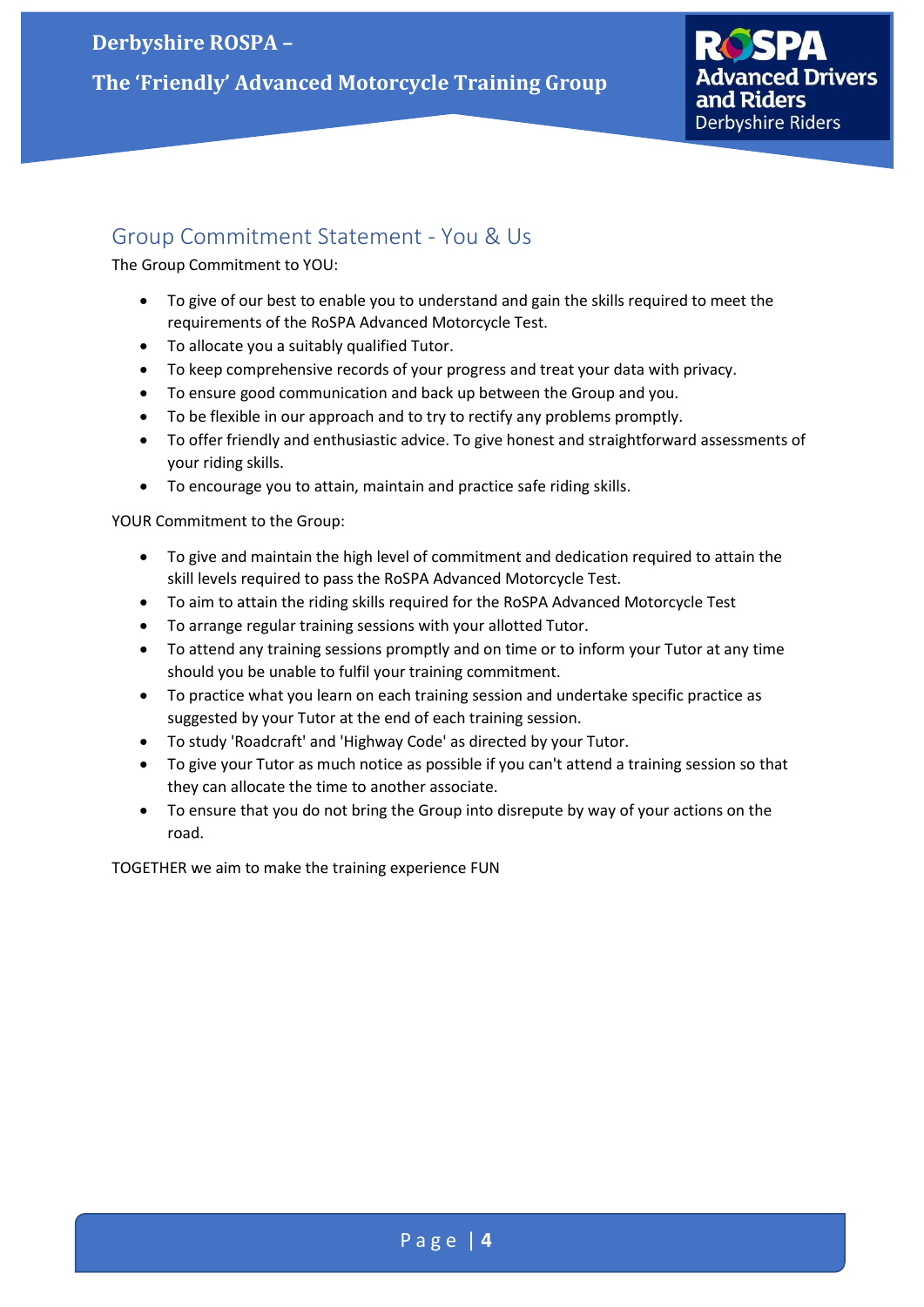# Training Rules and Guidelines

#### Training Sessions - General Information

Once you have joined as an Associate, the Group Training Officer will allocate you a tutor. This will be determined by your experience, any previous training and of course your availability e.g. weekdays or weekends etc. Your tutor will then work with you on a one-to-one basis to prepare you for the RoSPA Advanced Motorcycle Test.

- You will arrange your training directly with your tutor.
- Your training will follow a standard format which will consist of a number of training sessions which will last about 2-3 hours (including coffee stops).
- Your Tutor will arrange to meet you at a convenient location and before going out on the road will fully brief you as to what you should expect during the session.
- Out on the road your Tutor will follow you to look at your riding. After a short time they'll stop you at a safe location and discuss your riding as they have observed it.
- You will be told what you are doing well and what skills you need to work on and be given advice on how you could improve and/or practice various skills.
- This stop/start format will be repeated for the remainder of the session

At the end of the session, your Tutor will give you a verbal debrief on your progress and your objectives to achieve before the next. This will be backed up with a written assessment which will be given to you at the end of the session or emailed to you. This will cover the points covered in the debrief and may include some suggested reading from 'Roadcraft' and/or 'The Highway Code'.

It is extremely important that you take these objectives seriously and where possible you undertake your own practice between training sessions. Any reading that you have been asked to undertake will help you with your understanding of what you are practicing on the road and on many occasions will be of importance for the next session. Carrying out these objectives is part of your commitment to improve your riding and an integral part of your training if you want to progress.

#### Your Responsibilities

Your Tutor has a duty of care towards you simply because they are running the session and (most often) have more experience. You must recognise however that you also have responsibilities during a training session. You must:

- Obey all road traffic laws
- Never exceed your limits or experience.
- Follow the Highway Code
- Only carry out manoeuvres which you are comfortable with
- Never put yourself knowingly into potentially dangerous situations

Finally, ensure that you are fit for the training session, that your bike is legal and roadworthy and that your clothing is suitable for the riding conditions.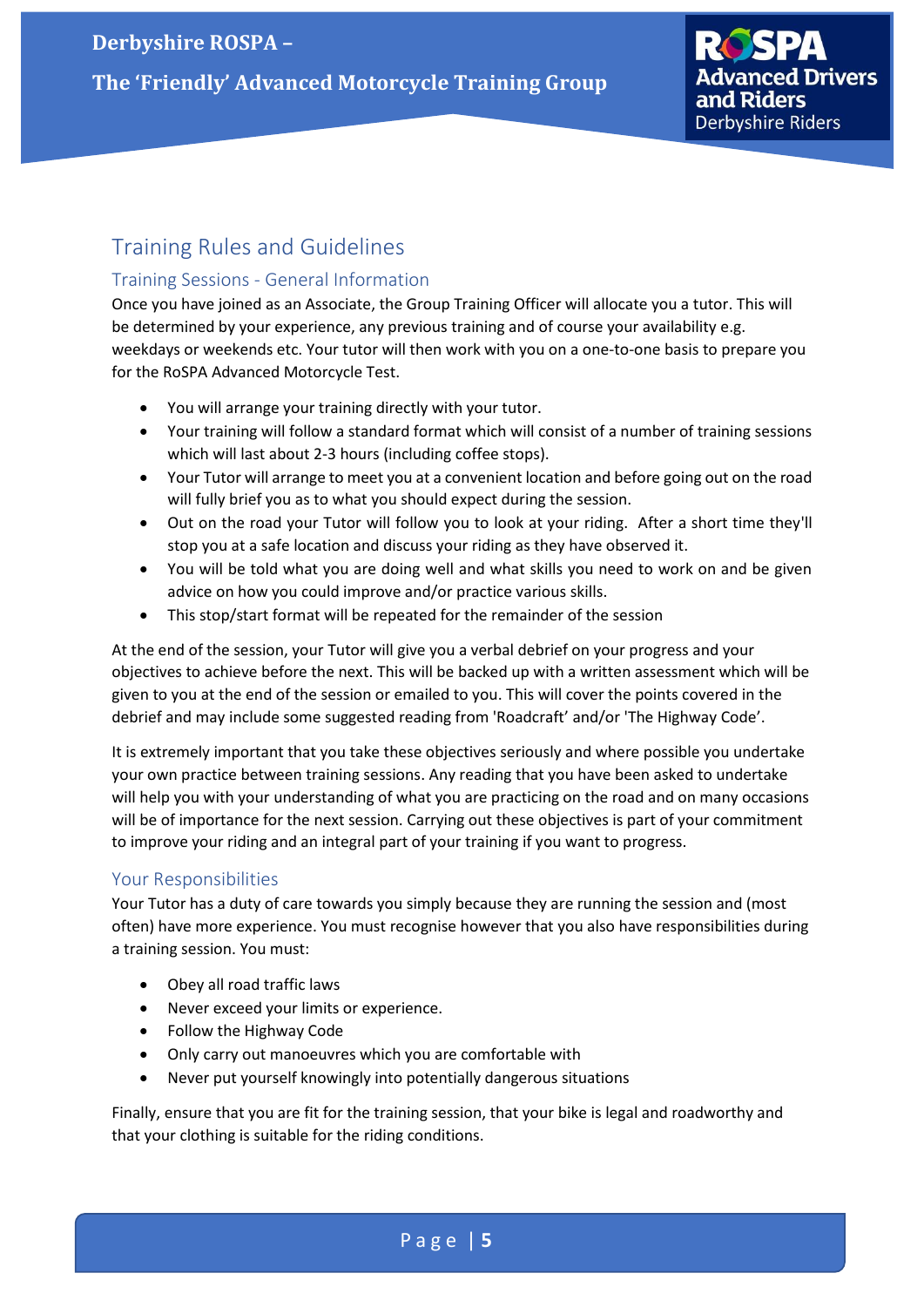#### Safety

The Safety of both you and your Tutor is paramount during any training session, As such, (if not already on), you MUST ride with dipped headlights on to improve your visibility. Please note, the use of a hi-viz jacket is not compulsory - if you prefer to use one, please do so. If not, that's fine too.

#### Expenses

Your Tutor does not get paid for training you - they are simply passing on their expertise and experience using their own motorcycle with all the expenses involved in that. We therefore don't think it right that they should also have to pay for their own petrol. As a result, you'll be expected to make a donation to your Tutor to help cover fuel costs. To be fair to both you and your Tutor, the Committee has agreed that a suitable donation would be £10 per session.

#### Your Training

The aims of advanced training are to make you safer and more relaxed and hence allow you to enjoy your motorcycling much more.

The culmination of all your training will be when you successfully pass the RoSPA Advanced Motorcycling Test. Passing the test will be confirmation that you have understood and have been able to put into practice the skills and techniques which your Tutor has helped you acquire.

All the training which you will undertake will be based on 'Motorcycle ROADCRAFT. This book, which you are encouraged to purchase, lays out a set of guidelines and advice aimed at improving your safety and enjoyment whilst you are riding your bike.

Throughout your training your Tutor will refer to 'Roadcraft' and will explain the significance of these guidelines and in particular, the 'System of Motorcycle Control'. It is essential, if you are to progress smoothly through you training, that you read and understand `Roadcraft' as well as the 'Highway Code' and 'Know Your Road Signs. Your Tutor will give you guidance on which the relevant sections are at any point in your training. In order to maintain the high standards of riding skills required to pass the RoSPA Advanced Motorcycle Test, external examiners are employed and they are normally serving or ex police riders.

Your allocated Tutor will contact you to arrange your first session. Make a note of your Tutor's contact details (phone/email) because future sessions will be arranged by you!

Make sure you understand where and when you're meeting and turn up at the appointed time. As a guide, each session will probably last 2-3 hours and average around 50-70 miles. As such, it's important to take account of the weather and ensure you're appropriately dressed for the conditions. So long as there is daylight, we'll generally offer training all year round.

If you are unsure about anything, such as, what to wear or what to take with you, then ask your Tutor. They will be only too happy to advise you.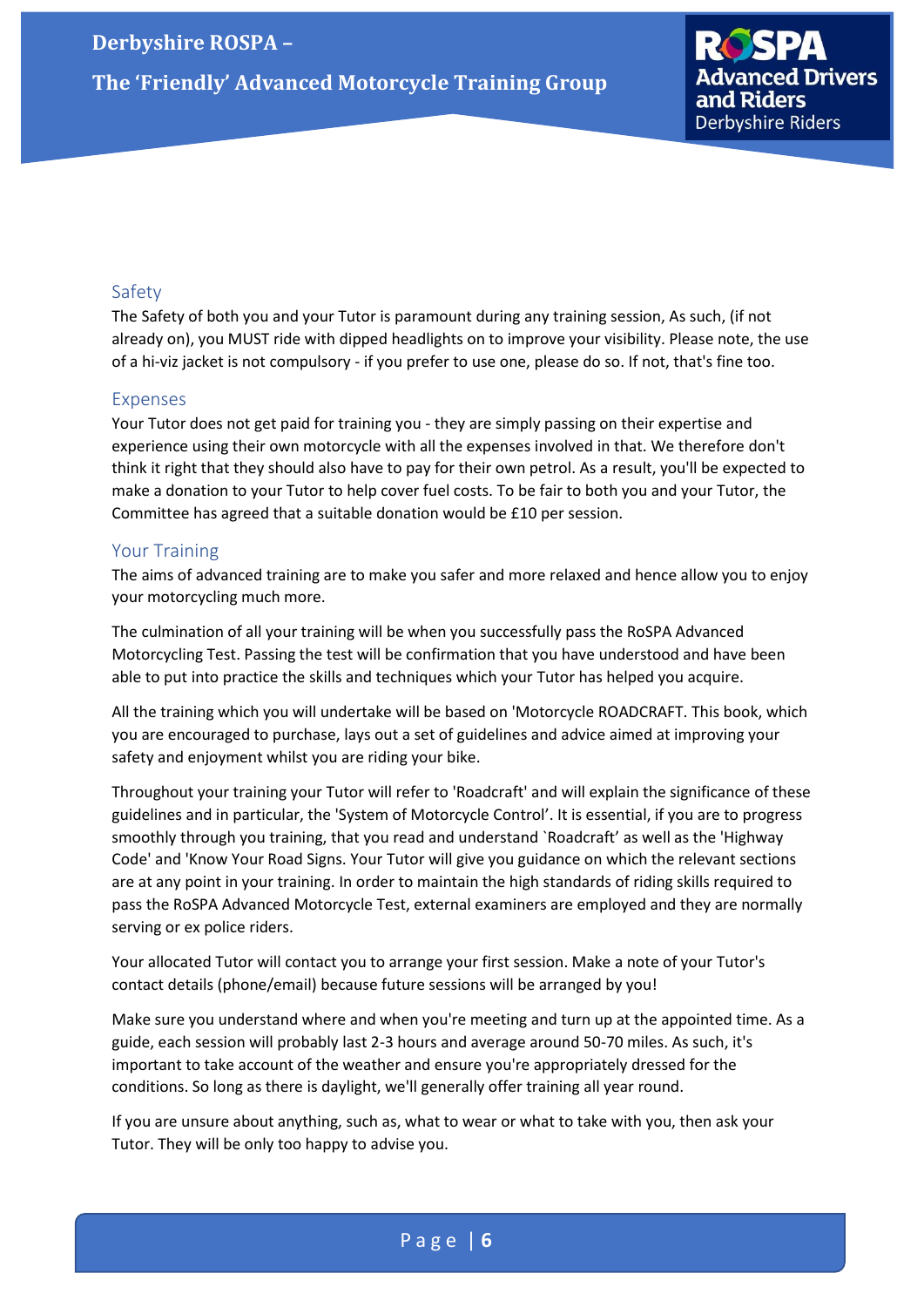

#### First Briefing

Tutors normally try and meet you at a cafe or roadside coffee stop so that they can carry out their pre-ride briefing and of course have the compulsory mug of coffee!

When you meet up, they'll try to put you at ease by explaining what you'll be doing and how the session will be structured. They will also ask you some questions about your riding history, any problems you have with your riding and your expectations for the session and your training in general. They are trying to help you.

At the first session it is your responsibility to have the correct documentation to ride it, i.e. license, insurance, road fund license and MOT if applicable. The Tutor may ask to see them and may ask you to undertake an eyesight check.

One important issue which your Tutor will discuss with you is what you should do if you lose contact with each other. Pay particular attention to this. Your Tutor will explain how they will give you directions - perhaps simply asking you to ride to a particular location or using their indicators. In attempting to replicate 'test conditions', we may use radios for instruction.

Finally, your Tutor will explain that you are responsible for your own actions and safety during the session. You are in sole charge of your motorcycle, they are only providing advice. It is up to you to ensure it is safe before carrying out any manoeuvre.

It is also your responsibility to ensure your machine is in a road worthy condition, although the tutor may look your machine over for themselves. The tutor has the right to refuse training if you bike is not road worthy .

And so, to the road.

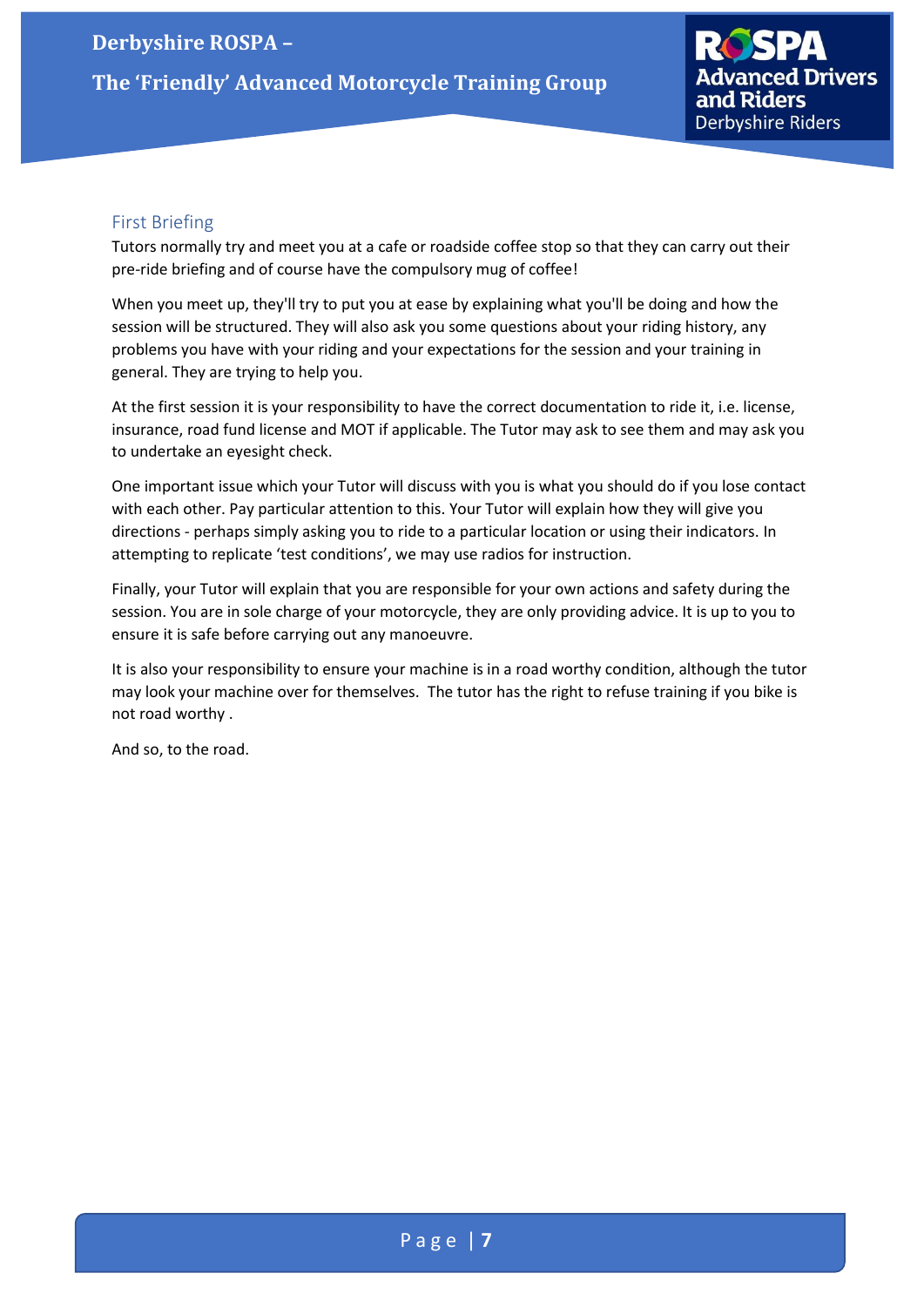#### On the Road

Your Tutor will ask you not to move off before they are ready. Once out on the road you need to ride as you normally would so that your Tutor can assess your existing riding skills.

During the ride when the Tutor wants to provide you with some interim feedback they will find a safe place to stop by overtaking you and guiding you there. You will be given honest feedback on what they have seen, and provide suggestion for improvement in order to meet the required standard. This is for your benefit because you need to know what your strengths and weaknesses are, before you can improve, which, after all, is the reason why you joined.

Listen to and trust the experience your Tutor has. They will not push you further than you want to go but will guide you how to improve each area of your riding. At the end of the session, your Tutor will give you a verbal debrief on your progress over the session and your objectives to achieve before the next. This will be backed up with a written assessment. This will allow you to track your improvement from session to session.

If you have any questions - do not feel embarrassed - Ask!

#### The Next Sessions

Hopefully your first session left you tired but wanting more - a good sign!

Your Tutor may have arranged your next session with you or left it to you to contact them when you have completed the practise and reading which they suggested. Please remember that it is your responsibility to contact your Tutor!

Each session will follow a similar format to the first but there are a number of variations which may be introduced. These include:

Once the Tutor has an idea of your strengths and weaknesses then they will formulate an individual training plan for you.

Each future session will have a main aim from a training point of view and the route you use will be chosen with this in mind. By concentrating on one main riding feature for a whole session you are much more likely to understand the specific learning points and be able to develop your skills in that area.

There should be at least 4 basic sessions, with appropriate routes, to address;

- Cornering and bends,
- Motorways and dual carriageways
- Urban riding and filtering.
- Overtaking

It may take several sessions to get you up to the required level. There is no set expectation of progress, and there is no limitation to the number of training sessions will attempt to provide to ensure you progress and develop your skills in preparation for your advanced riding test.

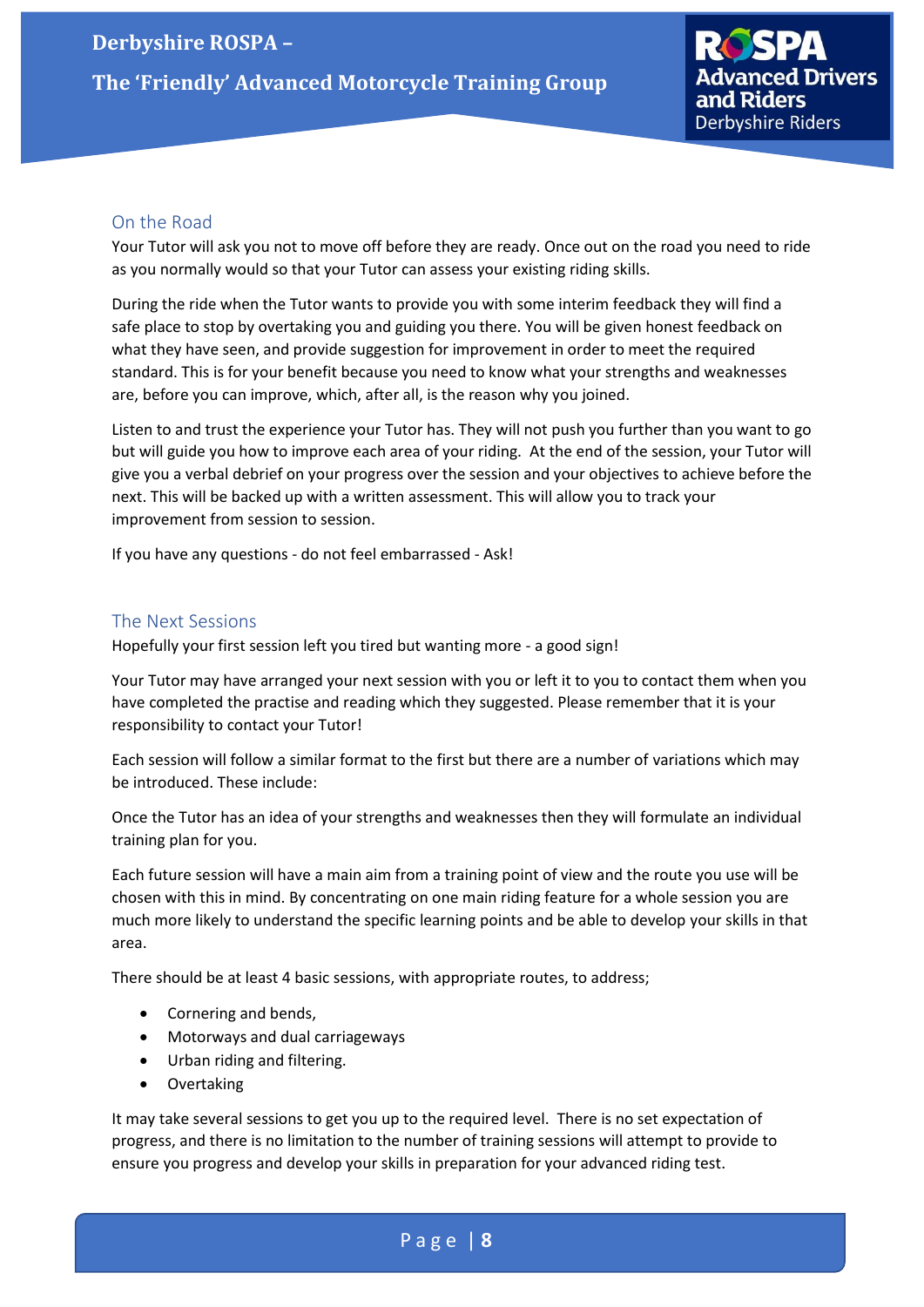As your skills improve there will be fewer stops and more miles will be covered. The closer you get to being test ready the more your Tutor will be concentrating on the small details which will mark you out as an advanced motorcycle rider Accuracy, Efficiency and Consistency.

**Advanced Drivers** 

and Riders **Derbyshire Riders** 

The practice that you get in between sessions is just as important, if not more so, than your time with your Tutor. There is no substitute for practice - get out and ride your motorcycle - miles really do matter!

Your confidence will grow and your fears will subside. You will look forward to making progress along a new road which you do not know - you will be able to read the road like an open book - you will be enjoying yourself!

#### Theory

We aim to provide you will the skill and knowledge to be a high performing 'thinking' motorcyclist. We are not simply trying to prepare you for an examination to provide the highest level of motorcycle riding qualification a civilian rider can attain, but to provide a deeper understanding of what is contained in 'Roadcraft'.

As well as the on-road riding skills, which you will gain during the training sessions, your Tutor will also discuss and demonstrate other issues which could have a great influence on your safety, specifically how to check both yourself and your motorcycle is fit for the road.

While this is covered with your tutor, some people find it difficult to find the time to read the book's, or find that learning in isolation is not for them. With this in mind we will hold periodic 'theory sessions' during the riding season. We aim to provide these at time of collective convenience and try to provide a fun and useful group learning experience to collections of trainees. Attendance is not compulsory but is considered highly beneficial.

#### Your Training: Unhappy with any aspect?

On a rare occasion, there may be an aspect about either your training or your Tutor that you might be unhappy about. It might be a personality clash, a point of confusion about what your being asked to do, a feeling that you are being taught to 'suck eggs'. Generally, give them a chance - they might be as nervous as you on the first session - after all, you're all getting to know each other.

Failing that - get in touch with the Training Officer (their contact details are on page 1) or another club official and they'll do their best to sort things out. This could be an alternative opinion, some guidance, or if necessary, to appoint a new Tutor.

#### Test Ready?

When both you and your tutor believe you have reached the required competence to take you RoSPA advanced motorcycling test, they will pass you onto one of our 'advanced tutors' who will arrange a completely separate ride, solely with the associate, to provide a completely independent assessment. The aim is two-fold;

- The act as a check of our own training standard
- To provide you with the highest level of confidence and preparation we can collectively manage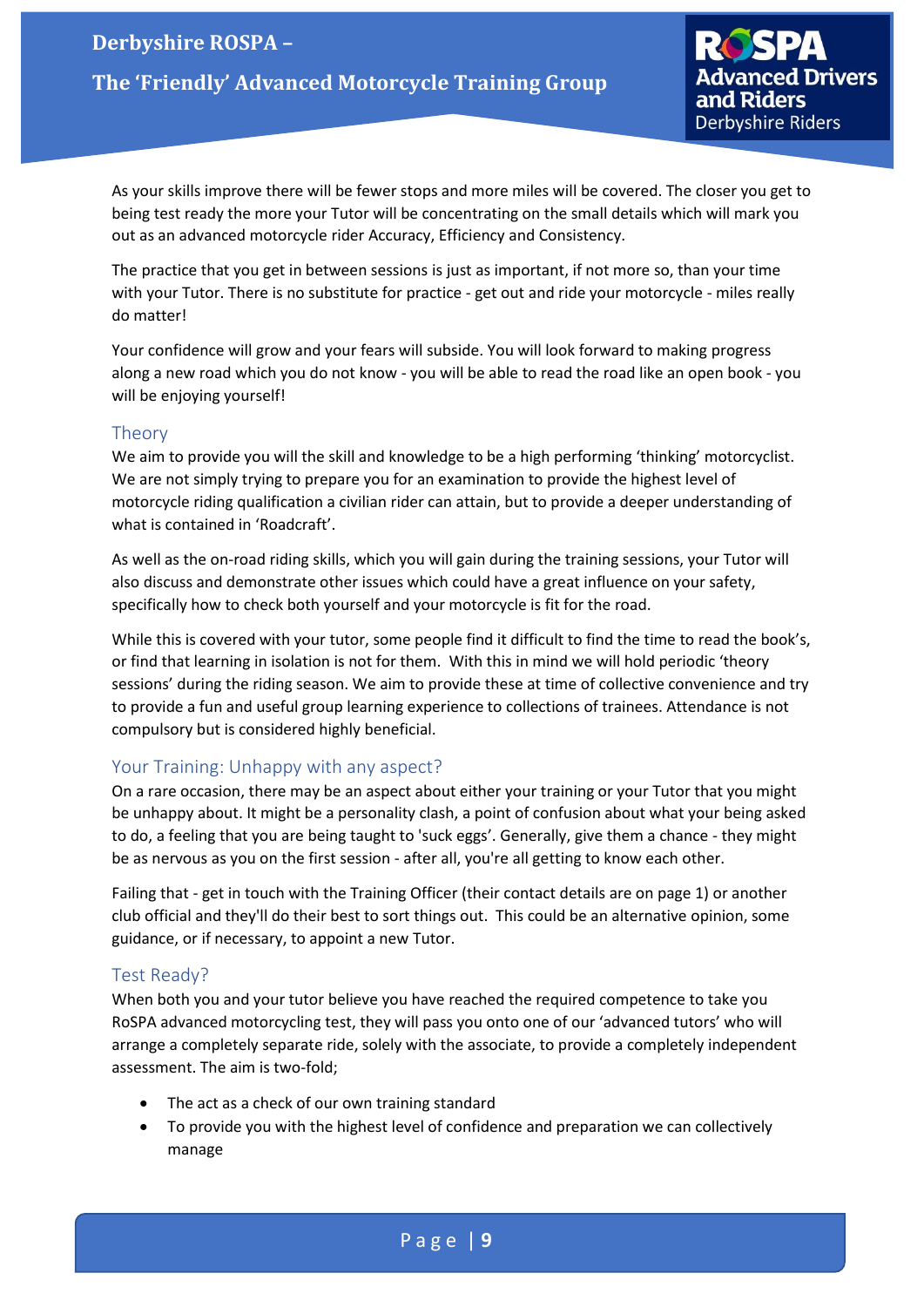## The RoSPA Advanced Motorcycle Test

Your Tutor will tell you when, in their opinion you have acquired the level of skill and knowledge to take your RoSPA Advanced Motorcycle Test. You apply for your own test via 'applications' at the ROSPA RoaDAR website:

#### https://www.roadar.org.uk/applications/applications

Soon after you have completed and submitted the application form to the RoSPA Headquarters in Birmingham, you will receive confirmation that a local examiner has been sent your details. Your Examiner will contact you to arrange a suitable time and date for your test. Turn up at the arranged location in plenty of time. If you are rushing to get there you will not be in the best state of mind to give of your best on the test ride!

Prepare everything the night before (if possible) - ensure that your bike is reasonably clean and in good order and that you have your documents with you.

Your nerves will play a part in your performance but your Examiner will be experienced and will make allowances for your nerves. Your Examiner should make every effort to put you at your ease and will explain what will be expected of you during the test and how the test will be conducted - if there is anything which you do not understand - ASK!

Your test will last about 1 hr 30mins and will normally cover a wide variety of roads - very much like your training sessions. When you have completed the riding section your Examiner will ask you a few questions based on the 'Highway Code' and `Roadcraft.

At the completion of your test your Examiner will inform you of your result. RoSPA HQ will send to you a written report and confirmation of your Grade - Gold, Silver or Bronze.

At the conclusion of your test call your Tutor with your result - the call will mean a great deal to them!

And then congratulate yourself - you deserve it!

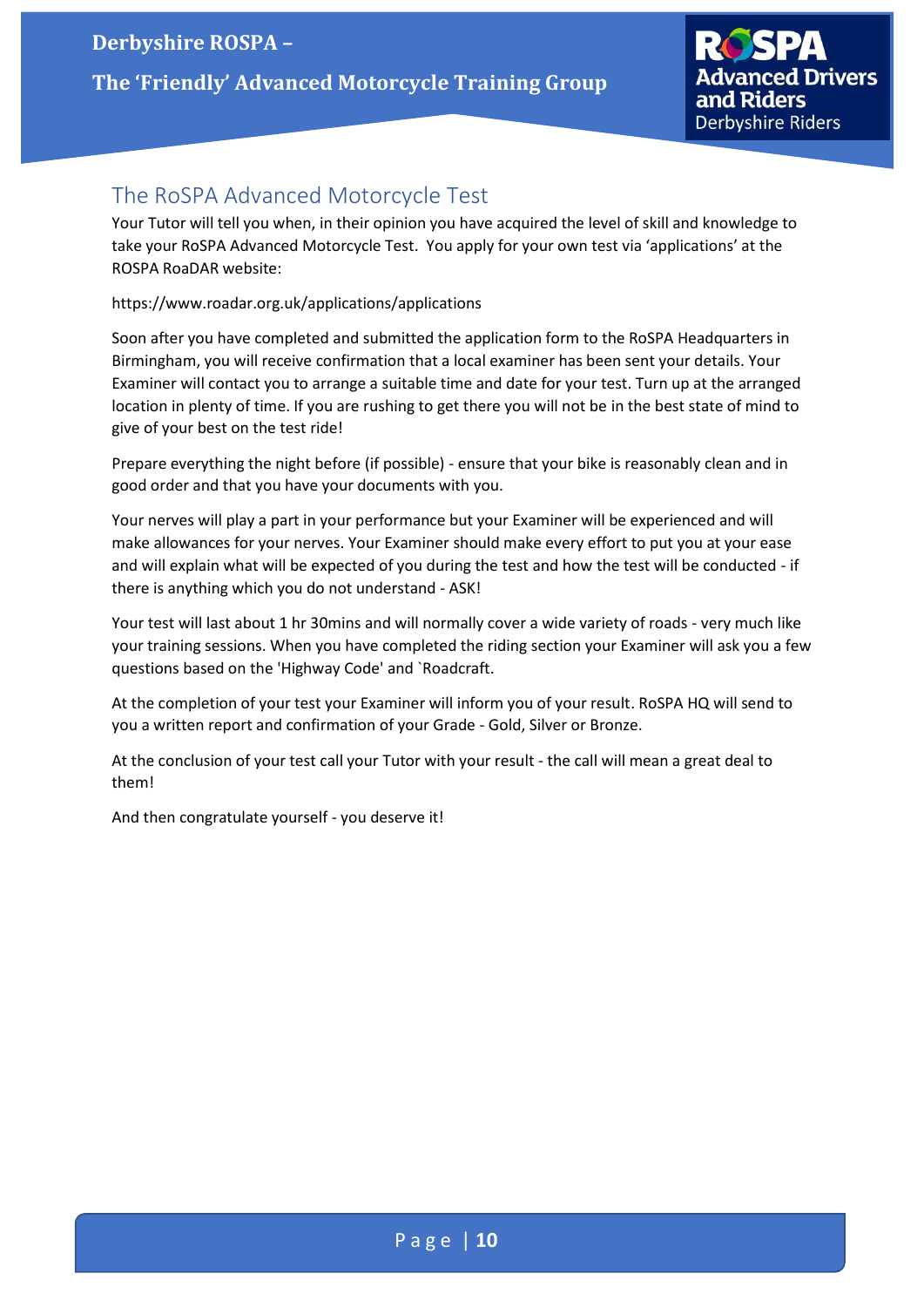# Safety Guidelines

#### Safety is Paramount

A number of rules and guidelines have been established to ensure that both you and your Tutor are not put in any danger, whether physical or legal.

Please ensure that you comply with these. If you are unsure about anything please discuss your concerns with your Tutor.

All training Rides must:-

- Comply with all Road Traffic Regulations
- Not exceed posted speed limits.
- Not bring the Group into disrepute.

All Associates must:-

- Ensure that their motorcycle is well maintained and road legal.
- Wear appropriate Protective Clothing.
- Take responsibility for their own actions and decisions.

All Associates should:-

- Turn up on time at agreed location to meet their Tutor.
- Turn up with sufficient fuel for 100/150 miles.

Make every effort to practise the riding skills as directed by their Tutor.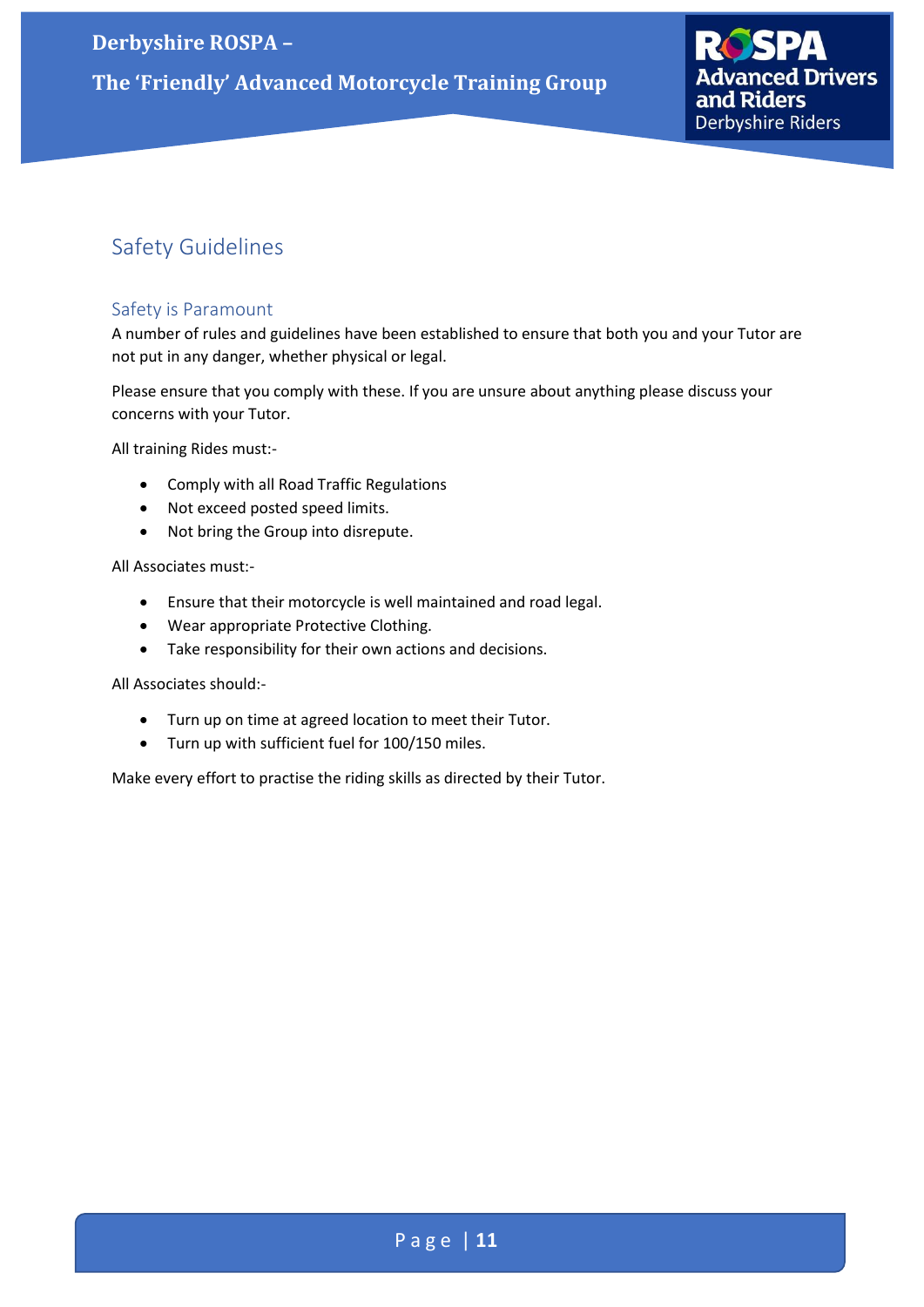# Life Beyond Gold

Congratulations, you've attained a GOLD standard pass in your ROSPA advanced motorcycle test. But that's not the end — only a new beginning.

The first thing to consider is how you will maintain the GOLD standard. Just like your build up to test, the only way is to continue to practice and refine the skills that you have learned.

One way to do this is to undertake TUTOR training. This is open to all GOLD standard members.

The process is carried out by Group Advanced Tutors. It includes classroom sessions which cover the training of new Associates from Assessment rides, through Structured Lessons to knowing when an Associate is ready for test. There are also On Road sessions to cover the 'Training Position', roadside debriefing, demonstration riding and much more.

Further classroom sessions cover Roadcraft and the Highway Code.

Those that pass this initial training will be supervised and assisted by an Advanced Tutor whilst they take their first Associate from Assessment to Test.

That's not all ...

The Advanced Tutor has been mentioned a couple of times. This is a further RoSPA qualification which requires the student to produce a GOLD standard ride and then to follow, assess and debrief the Examiner!

Our Group encourages those members who want to progress to this level to firstly become TUTORS. Then to Tutor a number of Associates through to GOLD standard. Our Advanced Tutors will then guide them through to taking the Advanced Tutor Test.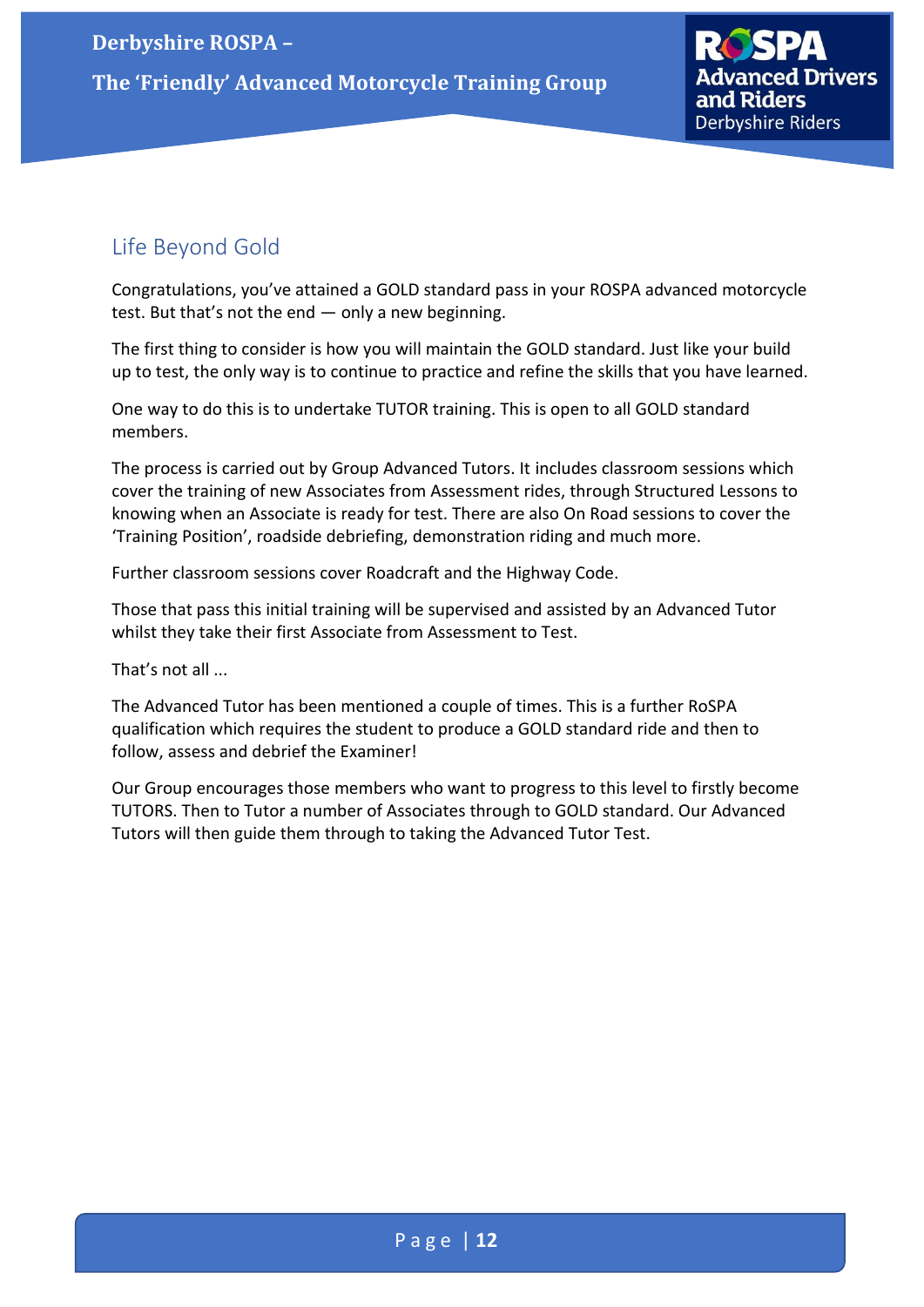# Appendices

#### 1. Attendance at Ride Outs

Derbyshire RoSPA Advanced Motorcyclists has established a number of rules and guidelines to help ensure the safety and enjoyment of those participating in organised ride outs and they can be found on the website or are available on request.

The club also runs a monthly Group Ride Out usually scheduled for the second Sunday of the month. Please note, these are open to all members and a led by a Silver and Gold riders. (A good incentive to get on with your training and take your RoSPA test).

#### 2. Group Ride-Outs

Being able to attend the open ride-outs as an Associate is a great way to boost your learning as you're riding with a group of riders who are largely all doing the same thing. It's also a great way to get to know your fellow club members.

Whether an evening or day ride, there's a few things to bear in mind:

It is expected that:

- The ride will be conducted within the spirit of 'Motorcycle Roadcraft'
- The ride will be conducted in a safe and legal manner
- The riders will respect one another and other road uses at all times
- Overtaking is allowed providing it is clean, respectful and legal
- Everyone to know that they are to ride their own ride, ride at a pace they are comfortable with, and is responsible for their own safety.
- The group will not knowingly leave anyone behind.

Get there early - full up with fuel and attend the Pre-Ride Briefing All participants should start with full fuel tanks (if requested) and you need to arrive 15 minutes early for the pre-ride briefing! Nonattendance at the briefing means you DON'T GO!

Before setting off, the Leader will brief the participants about the route and arrangements for coffee/food stops and the availability of fuel stations (if required).

Why a full tank of fuel? The ride leader has gone to great effort to plan their ride this includes the availability of fuel stops at the necessary intervals to suit the rider with the smallest tank. The last thing they want, is to have to abandon their route to find a fuel stop for someone that is running low. This way, we all get around with the minimum of fuel stops.

Out on the road, as well as the Leader, the Group will also have a Back Marker. Ideally, the Leader and Back Marker, between them, they will endeavour to keep the Group together and hopefully accommodate all members of the Group whatever their skill level.

Anyone leaving the ride out part way through must inform the Group Leader before going.

Participating in Open Ride Outs is beneficial for all Associates undertaking regular training. Come along and join us as often as possible - you never know - you might even enjoy yourself!

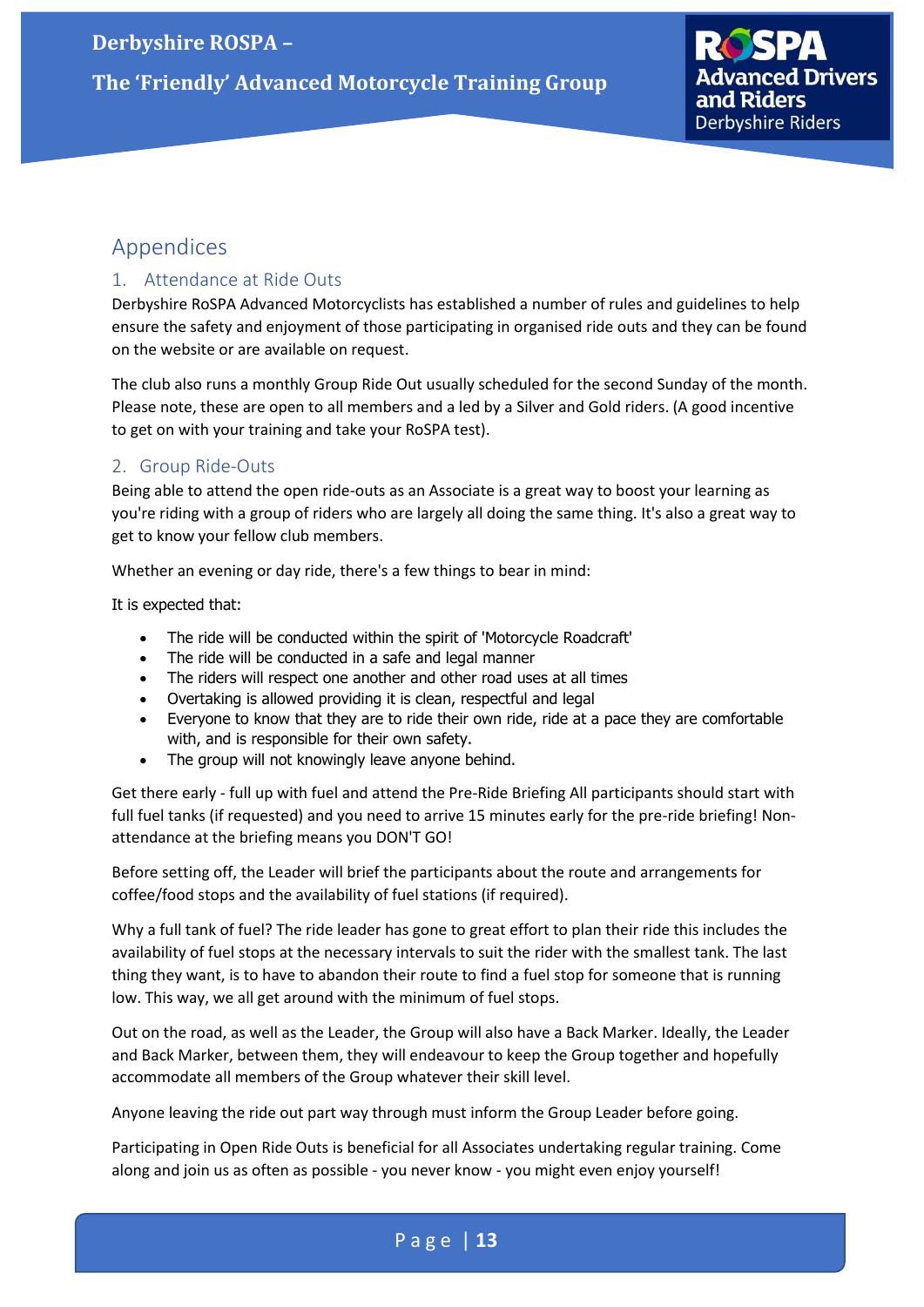The 'Friendly' Advanced Motorcycle Training Group

**ROSPA Advanced Drivers**<br>and Riders Derbyshire Riders

Notes Page